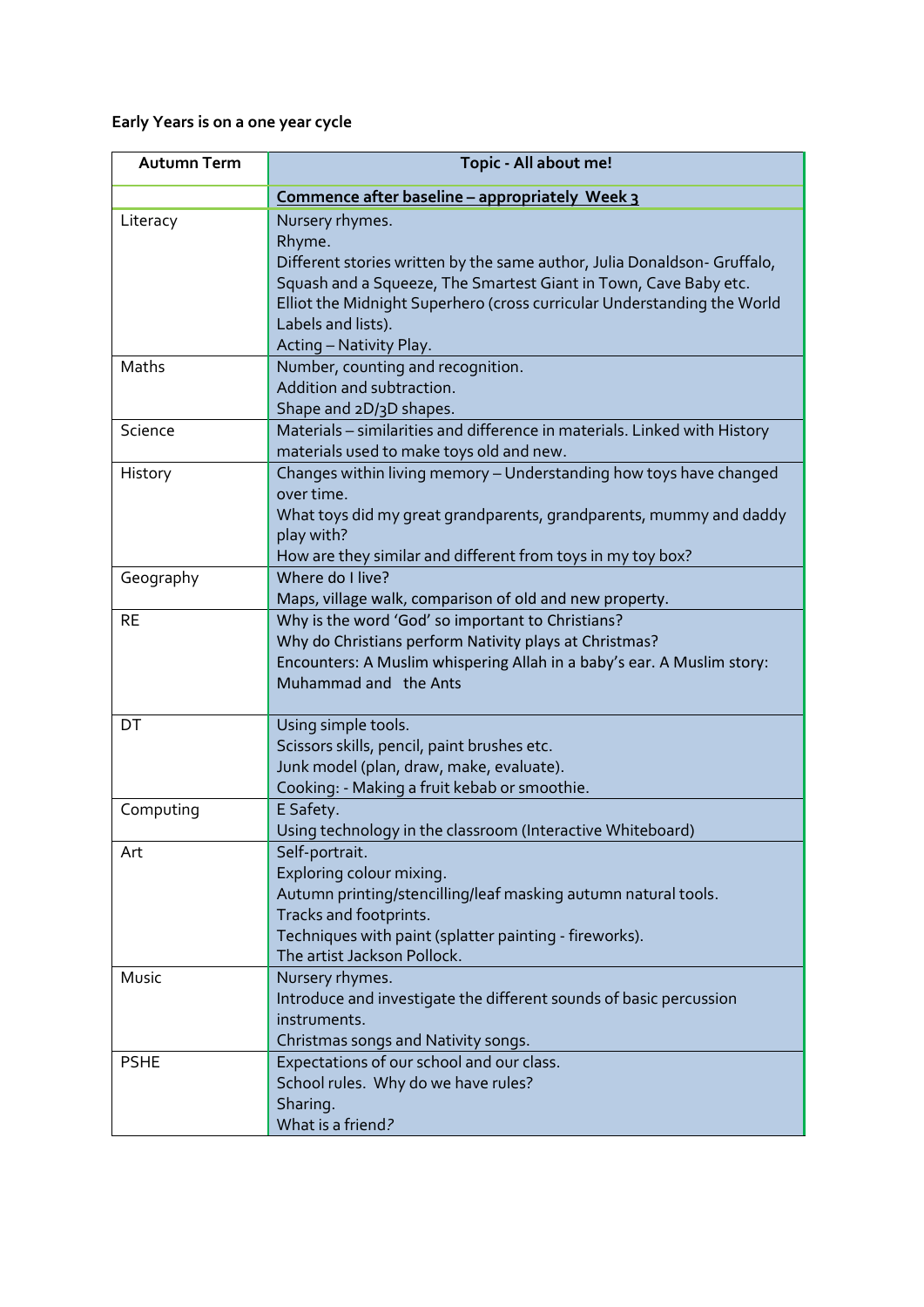| <b>Spring</b> | <b>Dinosaurs</b>                                                            |
|---------------|-----------------------------------------------------------------------------|
| Literacy      | Using the senses in poetry.                                                 |
|               | Lists.                                                                      |
|               | Instructions.                                                               |
|               | Captions.                                                                   |
|               | Information texts.                                                          |
|               | Fairy Stories/traditional tales.                                            |
| Maths         | Refresh number formation and counting.                                      |
|               | One more.                                                                   |
|               | One less.                                                                   |
|               | Length and height.                                                          |
|               | Measurement - weight.                                                       |
|               | Space shape and measure volume.                                             |
|               | Numbers: addition and subtraction.                                          |
|               | 2D and 3D shape.                                                            |
| Science       | 1) Life stages - baby, toddler, child, teenager, adult and old people.      |
|               | 2) Seasons - Talk about changes in nature through the seasons.              |
|               | Plant seeds - cress, grass heads etc.                                       |
| History       | 1) Celebrations through our own and our families' lives, birthday, wedding, |
|               | christening etc.                                                            |
|               | 2) Dinosaurs - The story of Mary Anning.                                    |
| Geography     | The World.                                                                  |
|               | What is an environment?                                                     |
|               | Compare two different environments -temperature, weather animals,           |
|               | vegetation and housing.                                                     |
|               | Where would you like to live?                                               |
| <b>RE</b>     | How can we help others when they need it?                                   |
|               | Why do Christians put a cross in an Easter garden?                          |
|               | A Sikh story: Har Gobind and the 52 Princes                                 |
|               | A Buddhist story: The Monkey King                                           |
|               |                                                                             |
| DT            | 3D models - create a shoe box environment.                                  |
|               | Cooking: Making a sandwich and biscuits                                     |
| Computing     | Using a tablet - Operating a simple game on the tablet                      |
| Art           | Colour mixing continued.                                                    |
|               | Torch pictures.                                                             |
|               | Group activity.                                                             |
|               | Impressions in clay - fossils/ printing.                                    |
|               | Black and white masking.                                                    |
|               | Tough tray paint and mark.                                                  |
| Music         | Music express: exploring timbre, tempo & dynamics.                          |
|               | Charanga/sing up to compliment Spring Theme.                                |
| <b>PSHE</b>   | 1) What makes us unique? How am I similar different to my friends or other  |
|               | families?                                                                   |
|               | 2) Different Occupations: how do they help us?                              |
| <b>PE</b>     | Gymnastics - using the apparatus.                                           |